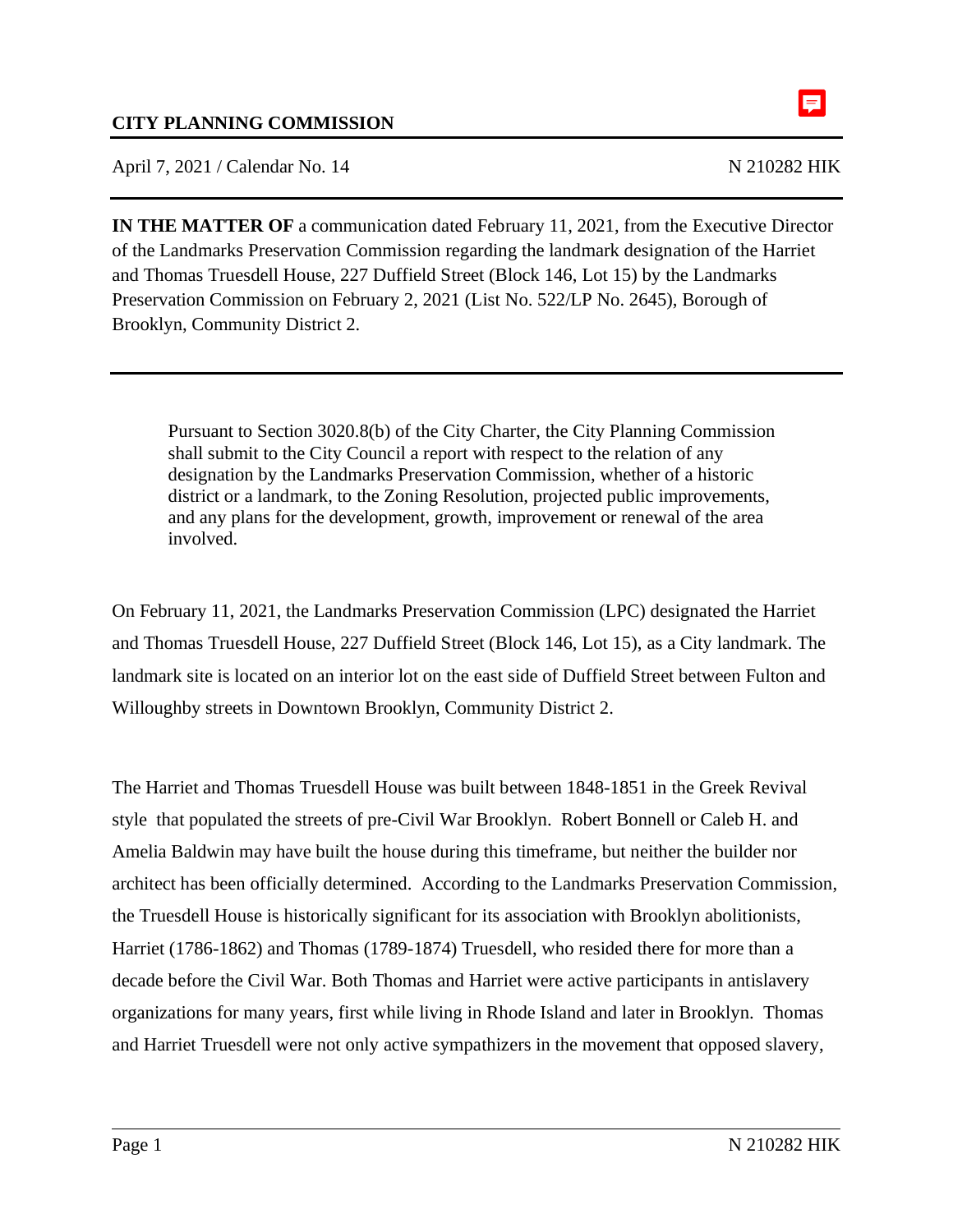but also co-founders and members of several anti-slavery organizations during the pre-Civil War years. The Truesdell House remained in their family for 70 years before being sold.

The Truesdell House was originally a three-story residence influenced by the Greek Revival style and was part of a row of similar brick and frame houses along Duffield Street. It included a raised basement and porches on the front and rear of the house, but they were removed in the early 1900's. The house was altered again in 1933 with a two-story brick commercial extension in the front yard. Today it is the last row house on the block.

The site is mapped with a C6-4.5 zoning district and is within the Special Downtown Brooklyn District (SDBD), the third largest Central Business District in the city. C6-4.5 zoning districts are high density commercial districts mapped within central locations including Midtown Manhattan and Downtown Brooklyn and have an R10 residential equivalent, allowing a mix of office, residential, hotel, community facility, and entertainment uses. Within the SDBD, C6-4.5 zoning districts allow a maximum Floor Area Ratio (FAR) for commercial uses and community facilities up to 12.0 FAR and permit residential uses 10.0-12.0 FAR, if participating in the Voluntary Inclusionary Housing program or for the provision of open space or transit improvements. Given the site's location along Duffield Street, a narrow street, and the small lot size, new construction would be required to set back at least 15 feet on the ground floor street line. C6-4.5 zoning districts are governed by either standard height and setback regulations, which include a maximum base height of 125 feet and a maximum building height of 250 feet, or by tower regulations which are based on maximum percentage of lot coverage and have no maximum building height. However, the site's location along Willoughby Square requires that at least 70 percent of the building must be located along the lot line with the open space and must rise to a minimum height of 80 feet before setting back at 85 feet in height.

Pursuant to allowable zoning, the 2,174-square-foot lot could be developed with approximately 26,088 square feet of floor area. The existing building on the lot contains 2,898 square feet of floor area, for an FAR of 1.33, resulting in 23,190 square feet of unused development rights.